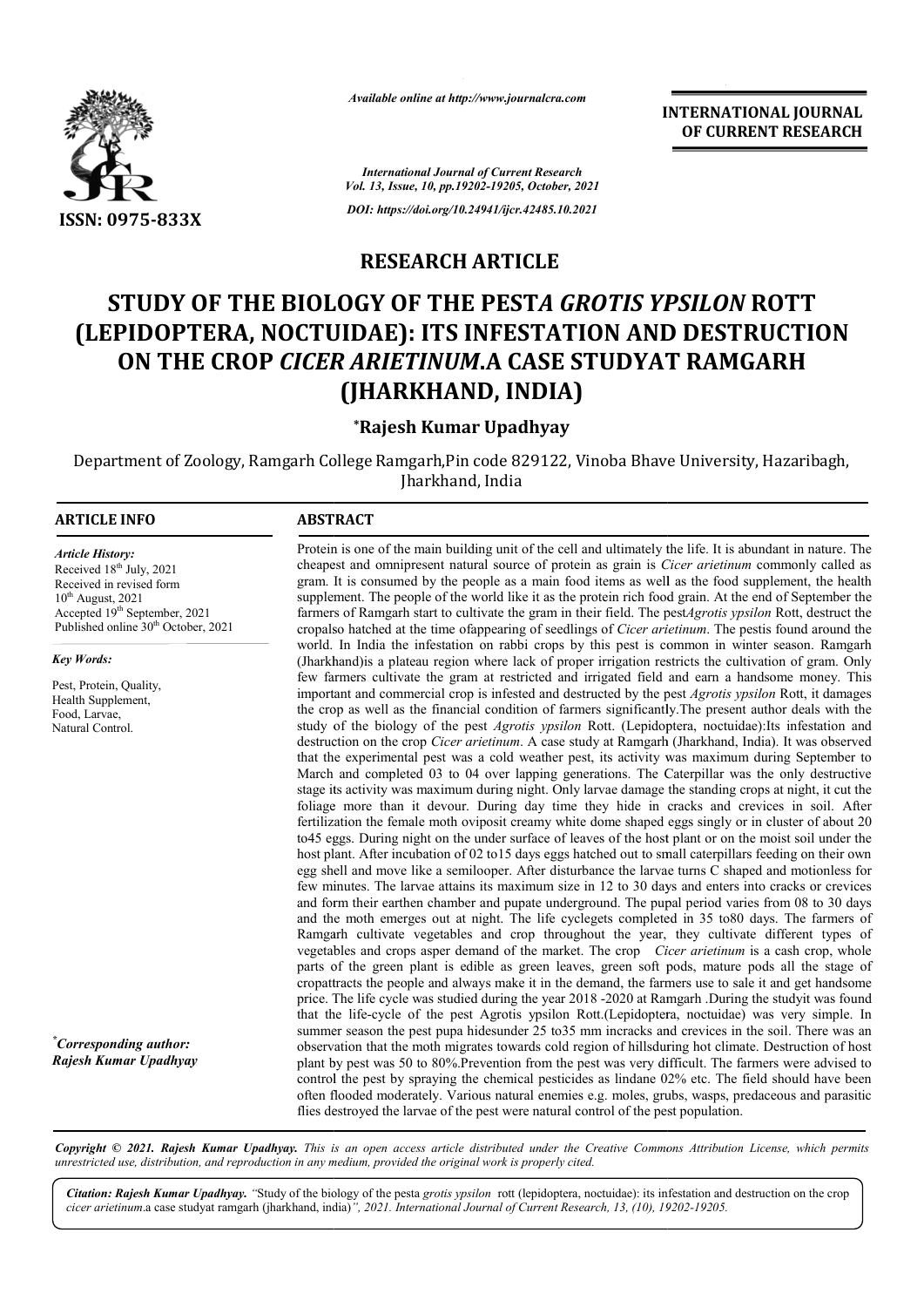# **INTRODUCTION**

*Agrotis ypsilon Rott.* is *a serious pest of rabbi crop.* Its attack starts in the month of September, when the seedlings of the host plants become visible at that time the infestation started in cold night. Ramgarh is situated on plateau, lack of proper irrigation restricts the farmers for rabbi cultivation. Limited areas are suitable for gram cultivation and only a few farmers cultivate gram as a cash crop. The pest *Agrotis ypsilon* Rott, is also called as gram cutter pest. It is a serious pest global distribution and infestation of cultivated plant causes significantly economic loss in agricultural products. The experimental host plant produces one of the most important grain consumed by the people around the globe. It is rich in essential vitamins, fibres and lack of cholesterol, fat. It is the main ingredient of most of the delicious dishes. It also offers a variety of health benefits infest and apply as a traditional medicine for digestion, infection and fever. The pest *Agrotis ypsilon Rott*, is a polyphagous in nature and cause severe damage to different host plants including vegetables, field crops, weeds and turf grasses. It infests a number of agricultural plants very fast and destroy 50 to 80 percent of crop population. Considerable works had been done by several workers on the life history of *Agrotis ypsilon Rott.* On different crops but none of the researcher studied the life cycle of *Agrotis ypsilon Rott*, on the host plant *Cicer arietinum* at Ramgarh. The present author deals with the *Study* of the biology of the pest *Agrotis ypsilon Rott*.(Lepidoptera, noctuidae) its infestation and destruction on the crop *Cicer arietinum* A case study at Ramgarh (Jharkhand, India).

Ramgarh is a district town located at latitude: 23.38°N and longitude: 85.34°E, situated at 40 km South-East from Ranchi. The temperature is moderate with more humidity. This good climate is favourable for the growth and development of animal and plant population. The forest of Ramgarh plays a considerable role for the study of diversity in animal and plant. The experimental pest successfully completed 03 to 04 overlapping generation from September to April. After fertilization the female moth lays 20 to 45 eggs per day in cluster or in-single and it continues for 05 to 10 days and up to 400 eggs. They lay eggs in night on various suitable places like under surface of leaves of host plant, grasses, other plants, the moist soil near the host plant. The tiny cater pillars emerges out after the incubation of 02 to 15 days. Neonates started to feed their egg shell and move like a semilooper, during disturbance they turn C shaped and motion less. The cater pillars are very active at night and they cut down much more foliage than they can devours. The young cater pillar feed on vegetation near the ground, after 03 to 04 instar the larvae avoid day light and become nocturnal feeder and remain in the soil in day time. In 12 to 30 days the larvae develop completely, then it enters 25 to 35 mm deep in cracks or crevices in the soil and pupate there. Pupal period last in 08 to 30 days, then moth emerges out during night. Three to four over lapping generations were observed in a year. It had been observed that the moth is migratory in nature and can move a long distance with the help of flow of wind. These peculiar characters of pest makes it life cycle difficult. Prevention from pest was very difficult. Farmers were advised to apply chemical pesticides as 2% lindane after the sowing of crop. Field should be often flooded moderately. Some natural enemies were observe to control the pest population.

# **MATERIALS AND METHODS**

Standard methodology was applied for the study of biology of *Agrotis ypsilon Rott, (Lepidoptera*, noctuidae), the infestation and destruction of the crop *Cicer arietinum*. The life cycle and biology of the experimental pest and the nature of damaging the host plant were studied in the crop field as well as in laboratory. The life cycle was studied during the year 2018— 2020. Five healthy selected plants of *Cicer arietinum* were completely and carefully covered by a small mesh mosquito net separately. One pair (one male and one female) of experimental pest were introduced on the plant covered by mosquito net and observation was taken daily. One pair (one male and one female) of the experimental pest were kept in the cage of 20 cm X 20 cm X 30 cm. Space and fresh, soft leaves of host plant were provided for egg laying and hatching. This was food for caterpillar as well. In a separate cage some leaves of other plant were also provided to larvae to observe their feeding interest and survival rate. The data were recorded for further study. Methods of prevention of crop and control of pests by chemical and biological methods were applied, observed and recorded.

#### **OBSERVATION**

 Ramgarh is a beautiful industrial town surrounded by hills and covered with green and dense forest. It is one of the best places to study the ecological biodiversity, a niche of variety of plants and animals. The climatic condition of Ramgarh is suitable for the vegetable and crop cultivation. Therefore, it provides to increase pest population comfortably, infests the vegetables and crops. The pest *Agrotis ypsilon* rott, is also observed here, it is a polyphagous pest which generally infest vegetables as well as the rabbi crops. The experimental crop *Cicer arietinum* is an important cash crop, very limited farmers, having irrigated and suitable land to cultivate it. The experimental pest *Agrotis ypsilon* Rott is a serious pest and damages 50 to 80 percent of the crop production. The present author expresses and deals with "the study of the biology of the pest *Agrotis ypsilon* Rott, its infestation and destruction on the crop *Cicer arietinum*. A case study at Ramgarh (Jharkhand, India)". The crop Cicer arietinum is a cash crop cultivated by a limited farmer, were infested by pest cease the financial progress of the farmers.

**Morphology of the adult pest**: The experimental adult moth was large in size, 20 to 25mm long. It was 40 to 50 mm long with wingspan. The colour of fore wings especially the proximal, was dark brown. The distal area of fore wings were marked with a lighter irregular bands and a black bean shaped spot. Hind wings were white grey and vein marked with darker scales present. Females were darker than males.

**Morphology of eggs**: The freshly laid eggs were white in colour, later the colour turns to brown. The eggs were 0.43 to 0.50mm high and 0.50 to 0.55mm wide, spherical in shape, generally laid on the lower part of the foliage or on the moist soil in singly or in cluster of 20 to 45.

**Morphology of the larva:** The newly hatched larvae fed on their own egg-shell and moved like a semilooper. It were uniformly light grey or grey brown. Generally had two spotted yellow stripes running down to back. The larvae attain its maximum size after 12 to 30 days.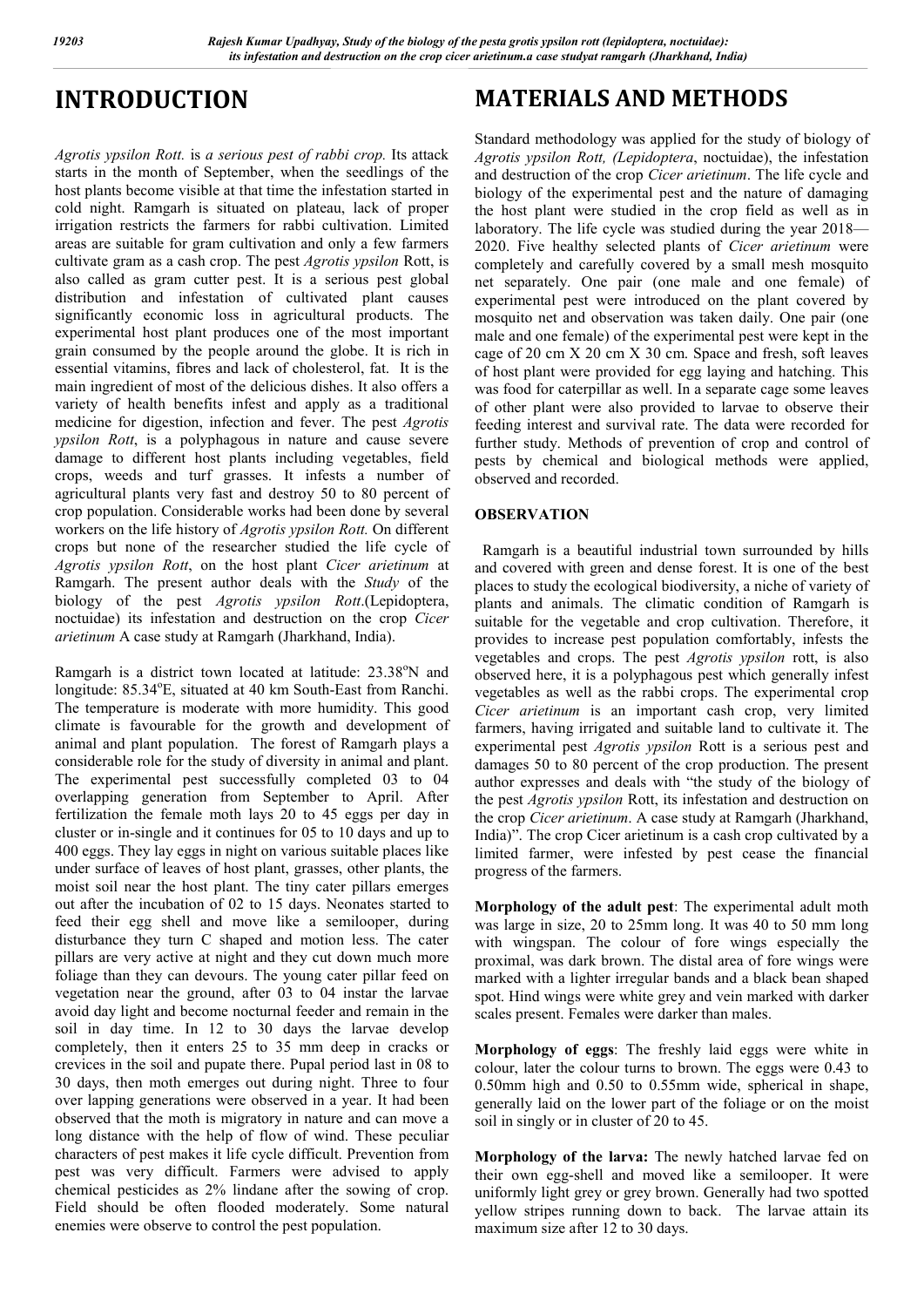| Name of the month | No. of eggs laid/day | Incubation period<br>of eggs in days | Larva mature in days | Pupa mature in days | Life-cycle completed in day |
|-------------------|----------------------|--------------------------------------|----------------------|---------------------|-----------------------------|
|                   |                      |                                      |                      |                     |                             |
| September-October | $30 - 40$            | $05-08$                              | $15 - 18$            | $10 - 15$           | $60 - 80$                   |
| November-December | $25 - 30$            | $10 - 12$                            | $15 - 20$            | $15 - 20$           | $40 - 50$                   |
|                   |                      |                                      |                      |                     |                             |
| January-February  | $20 - 25$            | $12 - 15$                            | $22 - 30$            | $22 - 30$           | $35-40$                     |
| March-April       | 35-45                | $2 - 3$                              | $12 - 15$            | $08 - 10$           | $60 - 80$                   |

**Table 1. Tabular representation of life-cycle of pest***Agrotis ypsilon* **Rott. on host plant** *Cicer arietinum*

**Morphology of the pupa**: The full grown larva enters in the soil up to 25 to 35 mm below and form an earthen chamber and get in pupation stage. It was barrel shaped and yellowish- .brown in colour later it become dark- brown.

**Life cycle of pest**: The moth *Agrotis ypsilon Rott, (Lepidoptera, noctuidae) was a serious polyphagous pest*. It damaged the commercial plants globally and caused severe damage to different host plants including vegetables, field crops, weeds etc. It was a nocturnal pest; adult moths became active during night. Copulation of adults took place since late night to the early morning. After copulation the female laid eggs on the lower surface of leaf of the experimental host plant *Cicer arietinum* or on moist ground around the host plant singly or in a mass of 25 to 45 eggs. The process of oviposition was continued for 05 to 10 days depended on climate and availability of food. The total number of egg laid by a female was 350 to 400, sometimes up to 600. The female laid the eggs at night. After the incubation of 02 to 15 days the tiny cater pillar hatched out from egg in night. The neonates started feeding their eggshell and grow rapidly.

The larvae curled into C shape when disturbed and remained motionless, for short period they were extremely active during night and cutting down the foliage much more as they can devour. Up to  $3^{\overline{r}d}$  sometimes  $4^{\text{th}}$  instar the larvae remain on foliage on day time thereafter they enter in the soil, the crack or in the crevices and come out during night. After six to eight instars the larva reached to full grown stage, it would be 02 cm long maximum. The mature caterpillar enters in to the soil up to 35 mm below and get in rest, after one week of rest it start pupation in an earthen chamber. Later with the duration of 08 to 30 days the moth emerges out from pupa during night. The life cycle were completed in 35 to 80 days. Three to four generations had been observed in a year.

Tabular representation of life-cycle of pest*Agrotis ypsilon* Rott. on host plant *Cicer arietinum.*



**Lifecycle of** *Agrotis ypsilon* **Rott on the host plant** *Cicer arietinum*

#### **SUGGESSION FOR CONTROL OF PESTS**

- Farmers were advised toadopt the clean cultivation.
- The caterpillars can be trappedusinghand-pick method and this depends on area.
- Field should be often flooded moderately.
- Regular raking up of soil the cultivated field help to destroy the pupa.
- The application of 02 percent lindane after the sowing of crop can control the pest.

### **DISCUSSION**

Moderate temperature, more than average rain fall, various types of forest and vegetation makes Ramgarh a natural nursery for organisms and a bank of biodiversity. It is a habitat of several organisms, pests including *Agrotis ypsilon* Rott. It is a serious and cosmopolitan species that feeds on numerous cultivated plants and herbaceous plants, causes significantly economic loss in agricultural products and in industrial plants and vegetables. It is polyphagous in nature. It damaged so many crops of rabbi. Even up to 80 percent of destruction were observed in the plant *Cicer arietinum*. The crop *Cicer arietinum* is a cash crop cultivated in Ramgarh by some special farmers having irrigated land. The experimental host plant produces one of the most important grain "gram" consumed by the population around the globe. It is rich in fibres, various essential vitamins, free from fat, free from cholesterol, use in various traditional medicines, control the blood sugar, weightloss, improve immunity. The high nutritional values, high contents of minerals, low in calories, makes it a good health supplement (Upadhyay 2020,2021). All the aerial parts of the host plant *Cicer arietinum* is edible as green leaves and soft parts, green soft pods, mature pods etc. It is an essential component of all the delicious food items in the kitchens. The experimental pest was a serious pest of gram plant. It attacks at the time of seedlings appear. The adult female lays eggs at base of green leaves on the back side or at the moist soil near the plant.

After the incubation of 02 to 15 days the tinny larvae appears. The neonates consume their eggshell and grows rapidly. They turn C shaped and motionless when disturbed. The tiny larvae become extremely active at night and cut the foliage more than they consumed. The larvae become nocturnal after 03 to 04 instar and hide in the soil during day and come out at night. Larvae were the only destructive stage. The fully developed larva enters in the deep soil after 06 to 08 instar. The larvae are very sensitive to light, they hide in daytime in soil and come out at night. The life cycle is directly influenced by light, temperature, humidity, pH. etc (Upadhyay and Verma 2004,2005, Mala and Kumar 2019 and Upadhyay 2009,2020,2021). The pest declines the production of pods, their size, number and the taste of the crops.